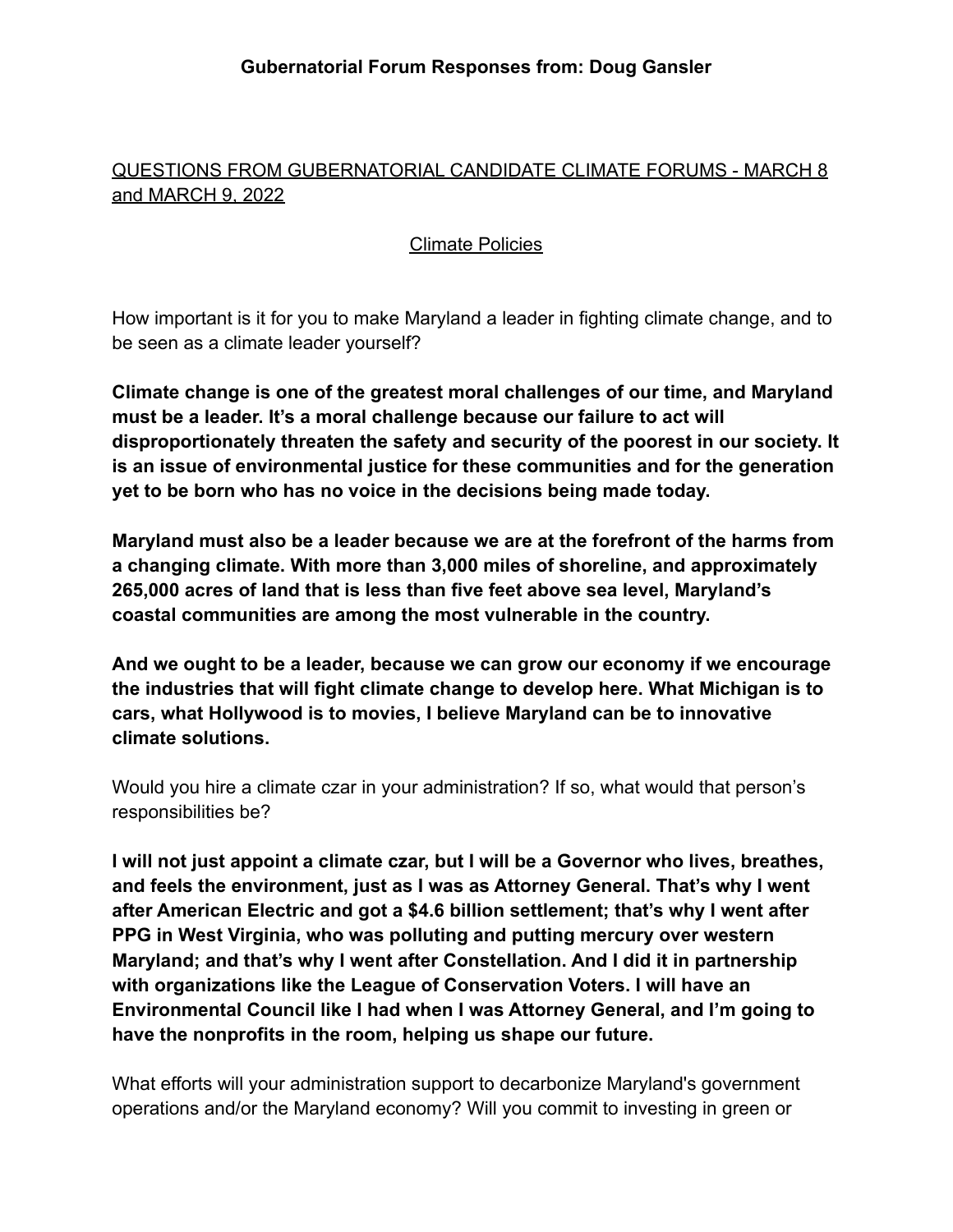#### **Gubernatorial Forum Responses from: Doug Gansler**

environmentally friendly schools, libraries and other public facilities to continue the reduction of Maryland's carbon footprint?

**Maryland must transition to a 100% electrified economy in the next twenty years. My administration will help us begin that transition. I will convert the State of Maryland's entire fleet of light duty vehicles from fuel-powered to electric within five years. My administration will initiate construction on four Gigawatts of offshore wind generation by 2026. We will work closely with the private sector toward the development of a state-of-the-art plant that would convert poultry waste into renewable energy. We will provide state technical and funding support for cities and towns to establish clean energy "microgrids" that will provide renewable energy and make smaller communities more economically viable.**

**We will also require that all public school, college and university construction projects funded by the State obtain at least a portion of their electricity from renewable energy sources, proportional to the State's contribution to the project. And I will expand the use of state-owned properties – such as state universities, corrections facilities, Program Open Space land banks and State Highway Administration surplus properties – as available leased or purchased spaces for solar farms.**

What are your plans for increasing access to affordable renewable energy for Maryland residents?

**The most important thing the Governor can do is nominate members to the Public Service Commission who understand the importance of moving forward expeditiously with clean energy projects. As Governor I will do everything I can to make sure we create clean energy as quickly as possible.**

**For example, my [Green Maryland plan](https://douggansler.com/green-maryland/) calls for the construction of four Gigawatts of offshore wind generation by 2026 and increasing the amount of funding and technical support available within the State of Maryland to incentivize wind energy development. I would also work closely with the private sector toward the development of a state-of-the-art plant that would convert poultry waste into renewable energy.**

**I look forward to reviewing the takeaways from Maryland's community solar pilot, as it is imperative we expand solar in order to meet our Renewable Energy Portfolio Standards (RPS) goals with truly clean energy. I was heartened to see that the program has expanded both its production capacity as well as access for low-income Marylanders, and am interested in how we continue to educate folks about the program.**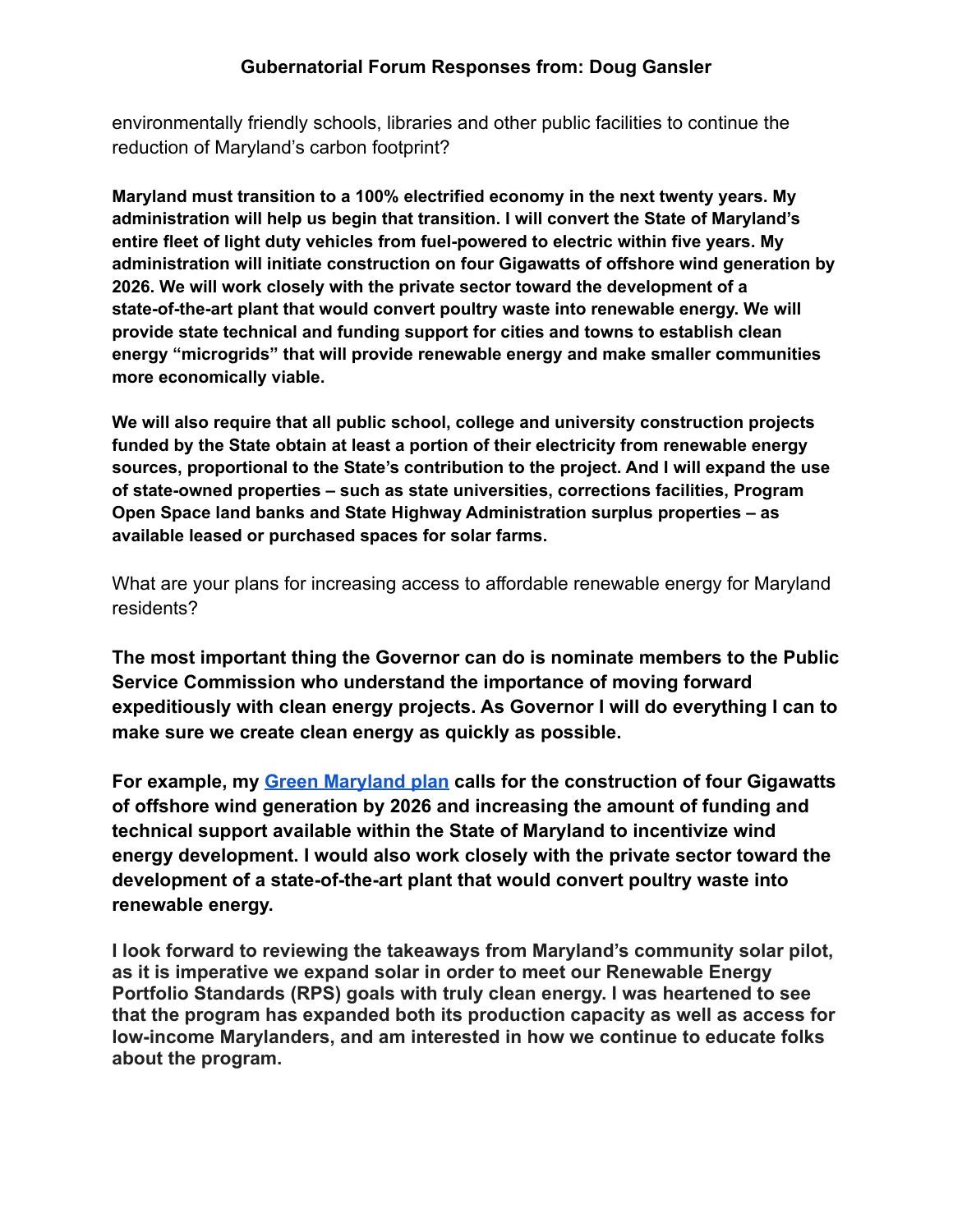Does nuclear power need to be part of Maryland's clean energy portfolio? How do you propose to safely store nuclear waste from the Calvert Cliffs plant? (College Park 46:30)

**Yes, it does. Because renewables are intermittent, zero carbon consistent electricity is vital to our energy supply. If we do not use nuclear, it will be natural gas or hydroelectricity - which has its own environmental issues - that will replace nuclear power. Of course, it's vital that it be safe, but nuclear safety has come very far from the 1970s.**

**Storing nuclear waste need not be done in Maryland, and of course, creating nuclear energy itself does not need to be either with transmission lines. We should look to store nuclear waste in sister states with more depopulated land, as Maryland is one of the densest states in the country. It is worth noting, also, that nuclear waste is not a sludge, it's a ceramic now, which improves its safety.**

How would you commit to working with environmental justice advocacy organizations in Maryland to help you identify and select the heads of agencies and commissions responsible for protecting our environment? Do you feel the state should diversify the leaders on environmental commissions and in agencies?

**Communities of Color in Maryland are subject to higher levels of pollution and will suffer more from the effects of climate change without action. As Attorney General, I delivered environmental justice, obtaining settlements when ExxonMobil released more than 25,000 gallons of gasoline into Maryland waters and secured \$4.6 billion for air quality with American Electric Power, the largest environmental settlement in American history. The Gansler administration will bring that same fight to the governor's office, and will fight to ensure clean air and clean water for every single Marylander.**

**We will also address lead poisoning, which hurts childhood brain development and can lead to worse outcomes from education to jobs to crime. While we've made great progress in reducing lead poisoning we have more work to do. Baltimore City still has the highest rates of childhood lead poisoning, and the Gansler administration will be focused on reducing the rate of lead poisoning to zero everywhere in the state. Finally, we will address the significant "heat gap" that exists in urban communities. The Gansler Administration will make an unprecedented investment in tree planting, permeable sidewalk construction, public parks, open spaces and community gardens.**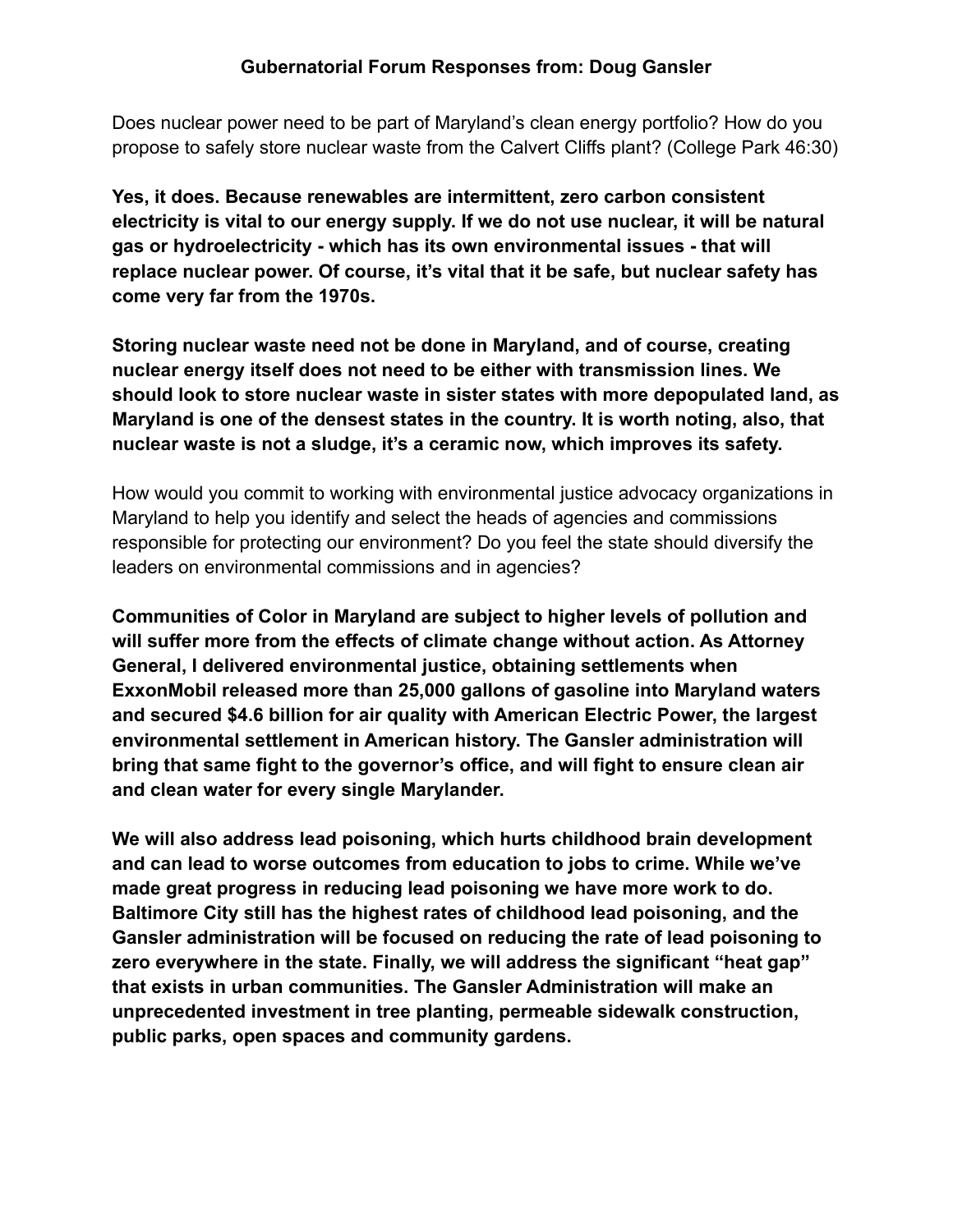### **Gubernatorial Forum Responses from: Doug Gansler**

How will you prioritize and ensure funding allocated to address environmental injustice will be used in the communities impacted most by climate change – and who will oversee this effort?

**I created the first Office of Civil Rights within the Attorney General's Office because I've seen firsthand how systems oppress marginalized communities, which is one of the reasons why it's so important to have diverse teams at the table helping to correct those injustices and lead our government to doing better. If elected governor, I will make sure that my hires and appointments are representative and reflective of our population as a whole.**

**My philosophy on hiring and management is to find competent people with deep experience in their fields and let them do their jobs. An executive should not be a micro-manager, but one who taps into the skills and expertise of their teams. I will search for people who not only have experience and technical skills, but who also have been proven voices for those with the least amount of power.**

**That means ensuring those hired for environmental roles have a proven record of fighting for the environment, not for corporate polluters. I'll also be looking for people who have an understanding of how environmental racism has disproportionately impacted Black and Brown Marylanders. I also look forward to hearing the voices of environmental advocates as I make these hiring and appointment decisions.**

### Agriculture and Water Quality

Agricultural runoff is widely accepted to be the biggest contributor to Chesapeake Bay pollution. How do you plan to reduce farm runoff? Have you accepted or do you plan to accept any campaign contributions from the poultry industry?

**Very shortly after I became Attorney General, I was perceived as Enemy Number One to the poultry industry, which I think was unfair, but speaks to my record as somebody who will fight pollution from any powerful industry. And I will not accept campaign contributions from the industry. We also should not have to pit poultry against the environment. I support converting the 2 billion pounds of chicken manure that goes into the Bay into an environmentally sound system of getting cleaner energy, and away from getting that manure into the bay.**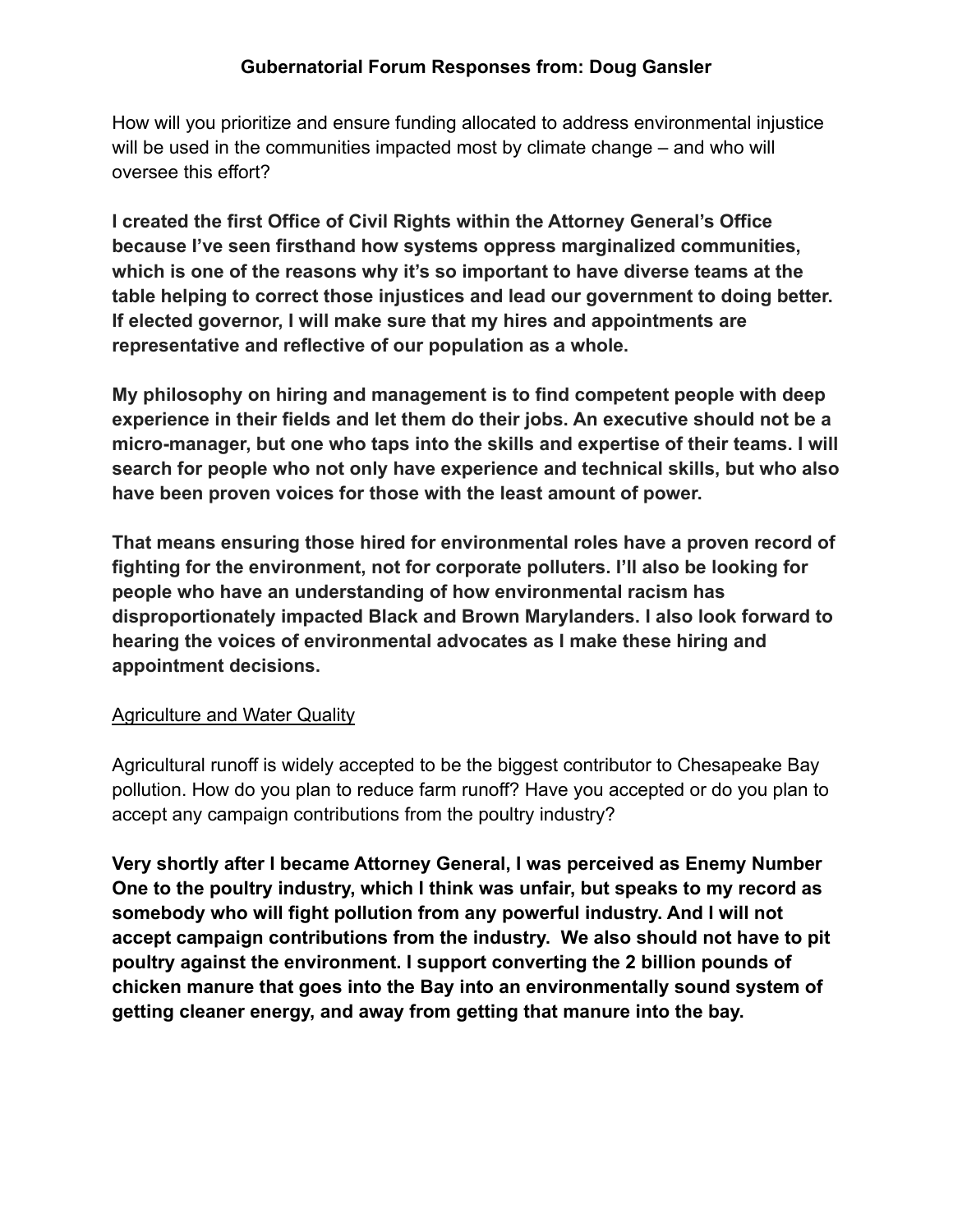The state does not regulate or monitor emissions from poultry plants on the Shore, even though residents there have complained about ill effects from the ammonia and other greenhouse gasses. As governor, would you monitor this air quality?

**Yes, absolutely. Very shortly after I became Attorney General, I was perceived as Enemy Number One to the poultry industry, which I think was unfair, but speaks to my record as somebody who fights pollution from the poultry industry. We should not have to pit poultry against the environment. My Green Maryland Plan calls for converting the 2 billion pounds of chicken manure that goes into the Bay into an environmentally sound system of getting cleaner energy, and away from getting that manure into the Bay.**

Plastics are a major source of pollution for fish and crabs. Individual cities have instituted plastic bag bills, but most jurisdictions do not have them, and the state does not have one, either. As governor, what would you do to reduce plastic and microplastics in our waterways? What measures will you take to require manufacturers and merchants to cover the true cost of their production and use of plastics? (Goucher 1:24:00)

**Every county in Maryland, the whole state, should ban plastic bags and PFAS. When I was AG, we did the 22 river audits. We had to use Cy Pres funds, which are unclaimed settlement funds that we got when I was heading the environmental group within the National Association of Attorneys General. We were breaking records in securing environmental settlements against corporate polluters. So we took those funds and put in measures to reduce and pick up the trash. We practiced what we preached: every year we had a "clean up the Bay" day with the Attorney General's office with over 800 employees and we had people come down and actually pick up the plastic bags and trash. The technology is there; there are other materials we can be using besides plastic. And we need to make sure we keep the waterways clean. We went after Omega, a company that was taking all the menhaden out of the water for fish oil, that was creating a problem for rockfish, and the environment there. We need to have living shorelines. There's a lot we can do to clean up the waterways in Maryland.**

### **Transportation**

Do you plan to revive the Red Line proposal in Baltimore? How would you make up for the economic development lost to Baltimore since Gov. Hogan killed the Red Line?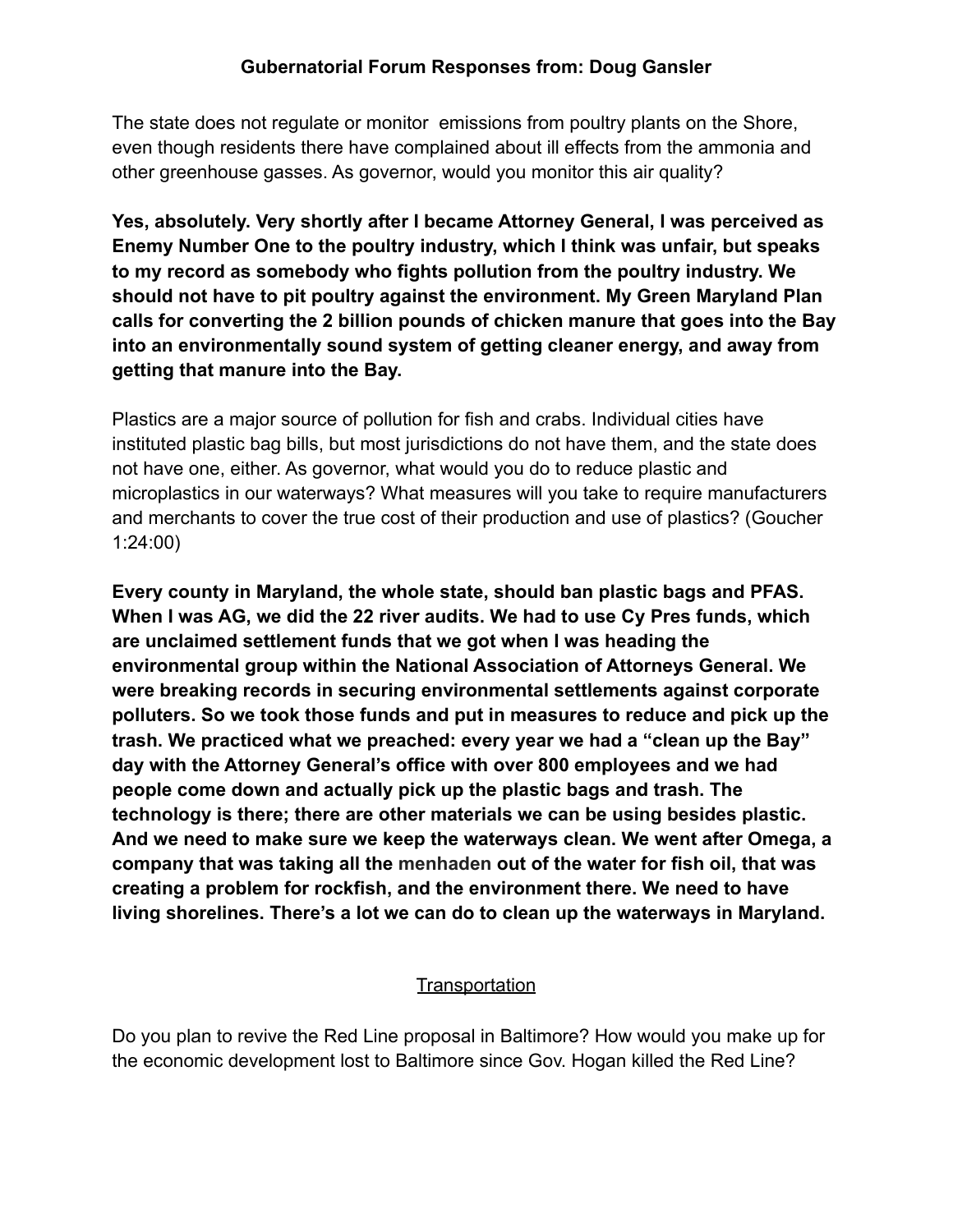#### **Gubernatorial Forum Responses from: Doug Gansler**

**I will absolutely revive the Red Line. What Gov Hogan did to the Red Line was not only symbolic of his view of Baltimore, but it was a sledgehammer to the people of Baltimore City and to mass transit. We also need circulator buses in Baltimore City immediately, because ⅓ of people don't have cars in the city and they must to be able to get to their jobs, and we should do it with electric buses. We also need to make sure that the citizens and the stakeholders in Baltimore are part of reviving the Red Line. We also have to make sure the Purple Line gets finished. We need to make sure we have mass transit going from Branch Ave into southern Maryland. And we need to make sure that we have the Metro going over Woodrow Wilson Bridge, as it was designed to do.**

**My administration will fully fund WMATA. In the short term, we must enhance the MARC service from Frederick into Montgomery County. We also need to make sure we have light rail from Shady Grove up to Frederick.**

Do you support proceeding with Gov Hogan's plans to widen the Capital Beltway and Interstate 270? Do you anticipate that the next governor will be able to kill or alter the project?

**I am in favor of reducing traffic and expanding mass transit options. This project, if it happens, needs to be done in an environmentally friendly manner and through proper procurement protocols.**

**I support shifting money away from major highway projects towards mass transit projects, which I've been consistent about for the last ten years. This is especially true at a time when more people can work from home and shift transportation patterns away from the daily surge of commuting. We need to make sure our roads are in good shape, but we should be heavily investing in public transit over highways. The only way to reduce congestion on our roads is through investment in public transit. Furthermore, in the short term, we need to stand up a vibrant and just statewide infrastructure of electric vehicle charging stations.**

During the pandemic, transit ridership has fallen across the country. Because Baltimore's workforce has a high percentage of essential workers, Baltimore's ridership fell about 55-60% compared to 94% in the California bay area. With two out of three jobs in our region requiring at least a 90-minute commute by public transportation, how would you determine the level of investments you would make in public transit services?

**I will take an all hands on deck approach to improving public transportation in the state. I'll restore Baltimore's Red Line to the State of Maryland's Comprehensive Transportation Plan. I'll work with the State of Maryland's jurisdictional funding partners to meet**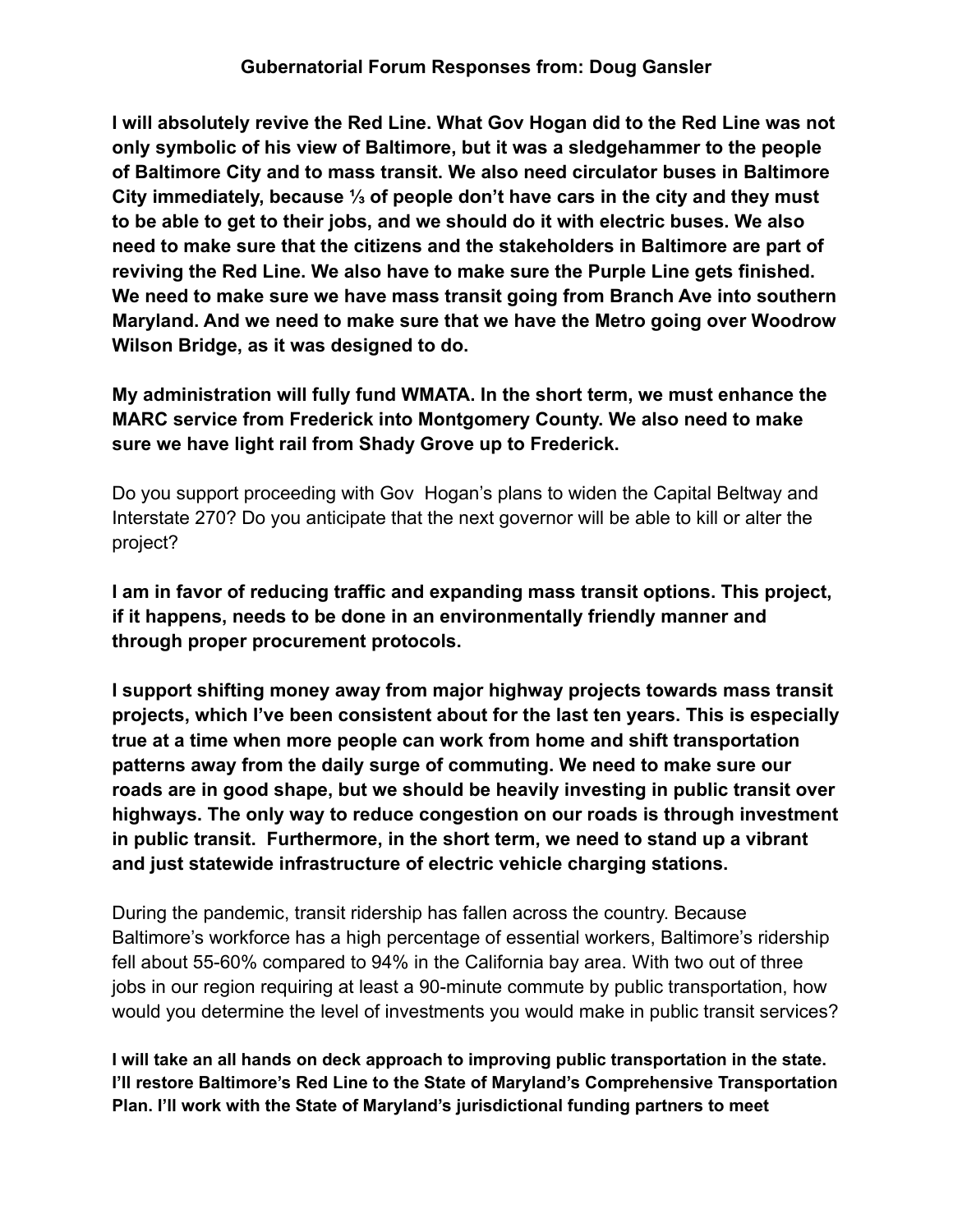**WMATA's long-term system preservation needs. I'll also work with our jurisdictional partners in Virginia to support the extension of Metrorail services from Prince George's County into Alexandria, via the Woodrow Wilson Bridge. My administration will plan for the future extension of light rail from the Shady Grove Metro Station into Frederick County. And I'll expand the State of Maryland's investment in suburban bus connections throughout metropolitan Baltimore.**

**I will double Maryland Transit Administration funding for Locally Operated Transit Systems throughout Maryland, which will provide support for greater peak-period frequencies, expanded midday, evening and weekend services, and circulator services within population and commercial centers. And I'll help secure federal funding to connect our shore communities with train service to Delaware.**

Shortly after coming to office, Gov.Hogan canceled the shovel-ready Red Line light rail project that would have brought 10,000 jobs in a five-year construction phase, dramatically reduced commute times, and \$3.0 - \$6.5 billion in transit-oriented development. The Purple Line from Bethesda to New Carrollton was approved for construction and already has \$12.0 billion committed to development along its corridor. How would you make up for the economic development lost to Baltimore?

**I will absolutely revive the Red Line. What Gov Hogan did to the Red Line was not only symbolic of his view of Baltimore, but it was a sledgehammer to the people of Baltimore City and to mass transit. We also need circulator buses in Baltimore City immediately, because ⅓ of people don't have cars in the city and they must to be able to get to their jobs, and we should do it with electric buses. We also need to make sure that the citizens and the stakeholders in Baltimore are part of reviving the Red Line. We also have to make sure the Purple Line gets finished. We need to make sure we have mass transit going from Branch Ave into southern Maryland. And we need to make sure that we have the Metro going over Woodrow Wilson Bridge, as it was designed to do.**

**My administration will fully fund WMATA. In the short term, we must enhance the MARC service from Frederick into Montgomery County. We also need to make sure we have light rail from Shady Grove up to Frederick.**

# Climate Mitigation Measures

We are losing many historic sites on the Eastern Shore, including Black churches, due to sea-level rise. The Maryland Historical Trust has very little funding to assist with rebuilding and relocating. How would you allocate resources to ensure we do not lose this history?